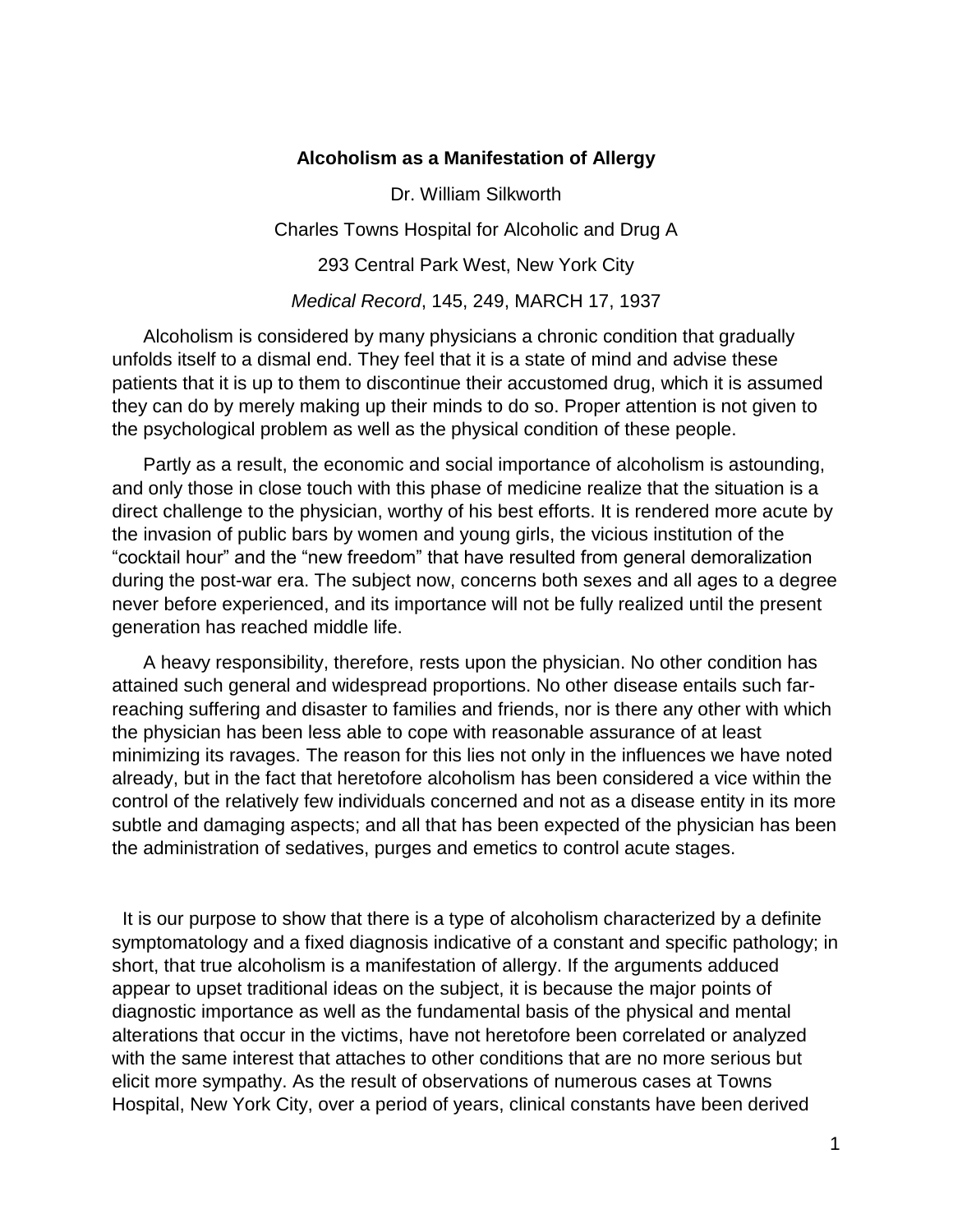and data have been accumulated which indicate that the subject must be considered from the constitutional and serological point of view.

 We may set it down as a fundamental proposition that alcoholism is not a habit. Second, drunkenness and alcoholism are not synonymous. Intoxication with alcohol, as commonly observed, is a purely superficial manifestation of no diagnostic importance whatever in itself; nor is the desire to take a drink, which is common to many. The majority of people who drink alcohol apparently do so with impunity. Prohibition revealed, among other things, how much people desire to use alcohol on all sorts of occasions, and that this desire, and intention, are not limited to chronic alcoholics. The judge, the senator, the preacher, all want their alcohol on occasion. The merchant or the broker closes transactions over a highball and frequently indulges several times daily for many years. The clubman and the society matron, the daily laborer, the high and the low alike may drink daily more or less liberally of any and all sorts of liquor during much of their life time. They may, and do, become intoxicated; but note that in the majority of such cases alcohol exhibits only the immediate effects of the drug, and recovery is prompt and uncomplicated. Copious elimination, with a cold pack on the head and a brisk shower bath on the "morning after" end the matter. Also note, for later comparison, that if, for any reason, this type of drinker decides to "swear off", he experiences no more physical or mental pang than accompanies the abandonment of any other habitual mode of living. There is no "problem", no struggle, no psychic complications to be met, nothing but the transient inconvenience of interruption in his usual customs. For one reason or another he has decided that the inducements to stop drinking are greater than those to continue it. He has had a one hundred percent change of mind and his will is one hundred percent free to act accordingly.

 Such people drink from choice and not from necessity. They find in alcohol a pleasant stimulation, a relief from anxieties, an increased warmth of conviviality. It is not a dominant factor in their lives. They are normal people, mentally and physically, to all intents and purposes. We must keep in mind, also, the fact that the multitude of persons who exhibit misbehavior conduct through faulty upbringing or complexes, who are oppressed by a sense of humiliation or inferiority because of unfriendly or disapproving associates or because of some physical defect, and find that a few drinks enable them to consider themselves the equals of any or even superior to all others, are not to be classed as chronic alcoholics merely because they indulge in alcohol regularly. A change of environment, a new mental attitude, or the restoration of confidence in themselves may suffice to bring about a totally new policy on their part. The significant point is that under such circumstances, if they desire to stop drinking they can do it without a struggle. They have no need to lean upon anyone else or anything outside of themselves for support. Alcohol is not necessary for them.

 This, we believe, is a fair view of the general drinking public, and constitutes a familiar background against which to contrast a very different picture. These people are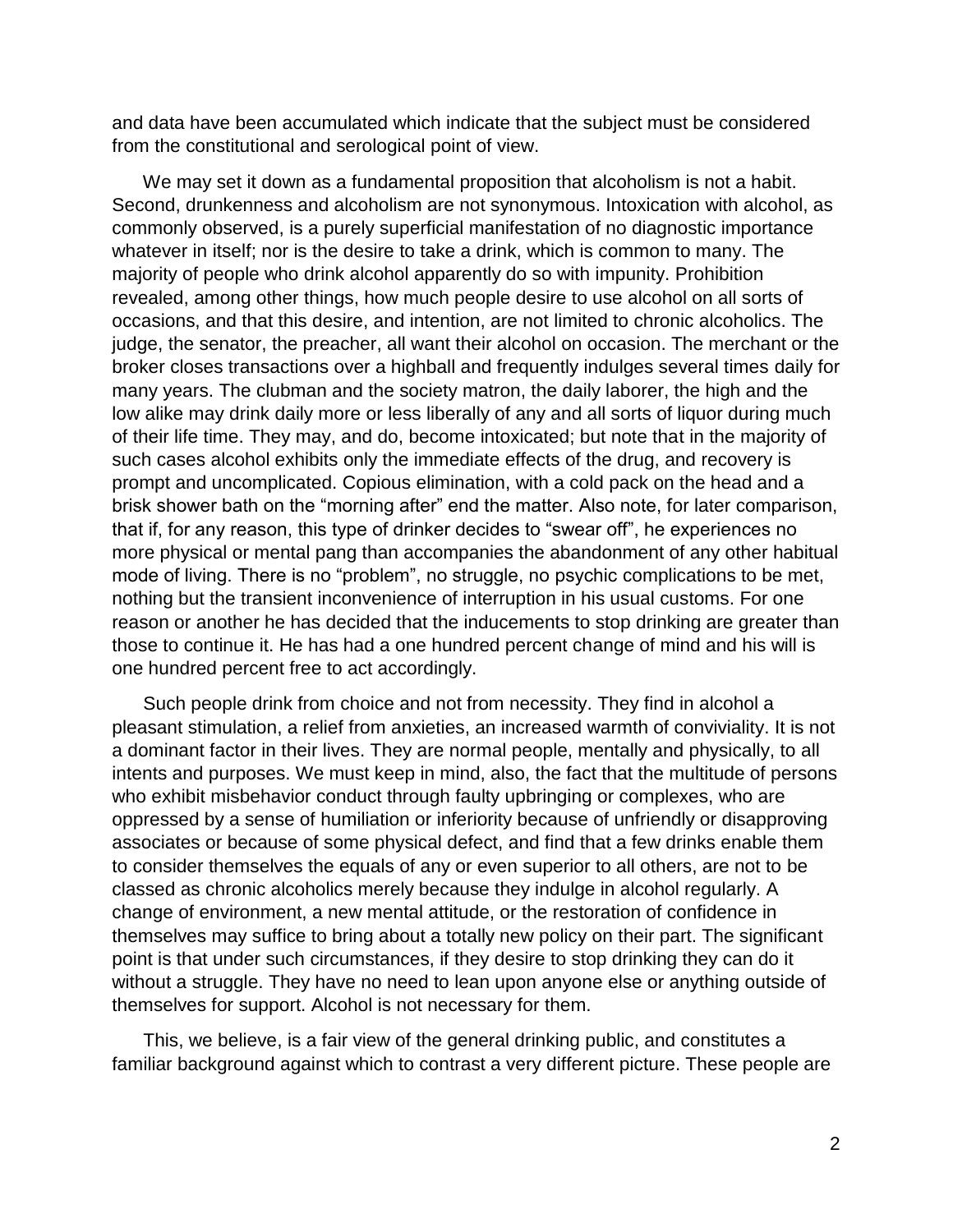not true alcoholics, but they may become so; and it is from among them that the real alcoholics are derived.

 Let us now contrast with this kind of drinker an entirely different type. He is, as we have noted, a development of the class we have just described, his history may be quite like that of the average. But sooner or later there comes a time when he manifests changes that place him in a classification characterized by symptoms that were entirely lacking before, and unequivocally set him apart from the average drinker. Whereas he formerly drank for pleasure, he now has to drink from necessity in order to keep going. He cannot take his liquor or leave it, as he used to do. Yet, even if he is more or less soaked with it all day, his mind at first functions fairly well, he transacts his business with fair efficiency and keeps up with his obligations to his associates and the community. But he discovers that a change has occurred in him. He finds that he has to have a drink in the morning. Then he finds, after a little more time, that his hand shakes; when he signs his name, for example. Later, irritability and lack of concentration supervene. He is not the man temperamentally that he used to be. In order to meet these changes and increasing symptoms, he is compelled to increase the amount he consumes, and a prolonged spree replaces a short intoxication.

## **Physical Symptoms of Alcoholism**

 The spree is characterized by certain definite physical symptoms in all such cases. The phenomenon of craving is prominent; there are complete loss of appetite, insomnia, dry skin and hypermotor activity. He has a feeling of anxiety which amounts to a nameless terror. He presents the picture of a person who has just finished a race but must have more stimulation to start again at once. Alcohol in itself does not produce these symptoms in the average individual any more than the daily use of alcohol produces a chronic alcoholic in the absence of constitutional allergy. But note that, in sharp contrast to the progress of these developments, he may not, in many cases, actually be taking any more liquor on the average than one of his associates who does not get into the same state as himself, in whom the phenomenon of craving is not present. His friends and family remark the alterations occurring in him. He himself, notices them and also what is apparent to everyone else, that a very little alcohol has an effect on him altogether out of proportion to the amount taken, and different from what he used to expect. It is not at all unusual, in fact it is the rule, for such a person to say, for example: "I drank for twenty years but it never affected me this way before." It is to be noted here that it does not take twenty years to form a habit. One case epitomized the whole clinical picture in these words: "I can make more money in a day than you can in a year. I can, and do, handle big things. I carry on transactions that keep two or three telephones on my desk busy all day. But I can't take a drink any more. What is the difference between you and me? A psychiatrist tells me it is in here (indicating his head); that I can't face reality." That particular person does nothing else. He lives in and faces reality all day.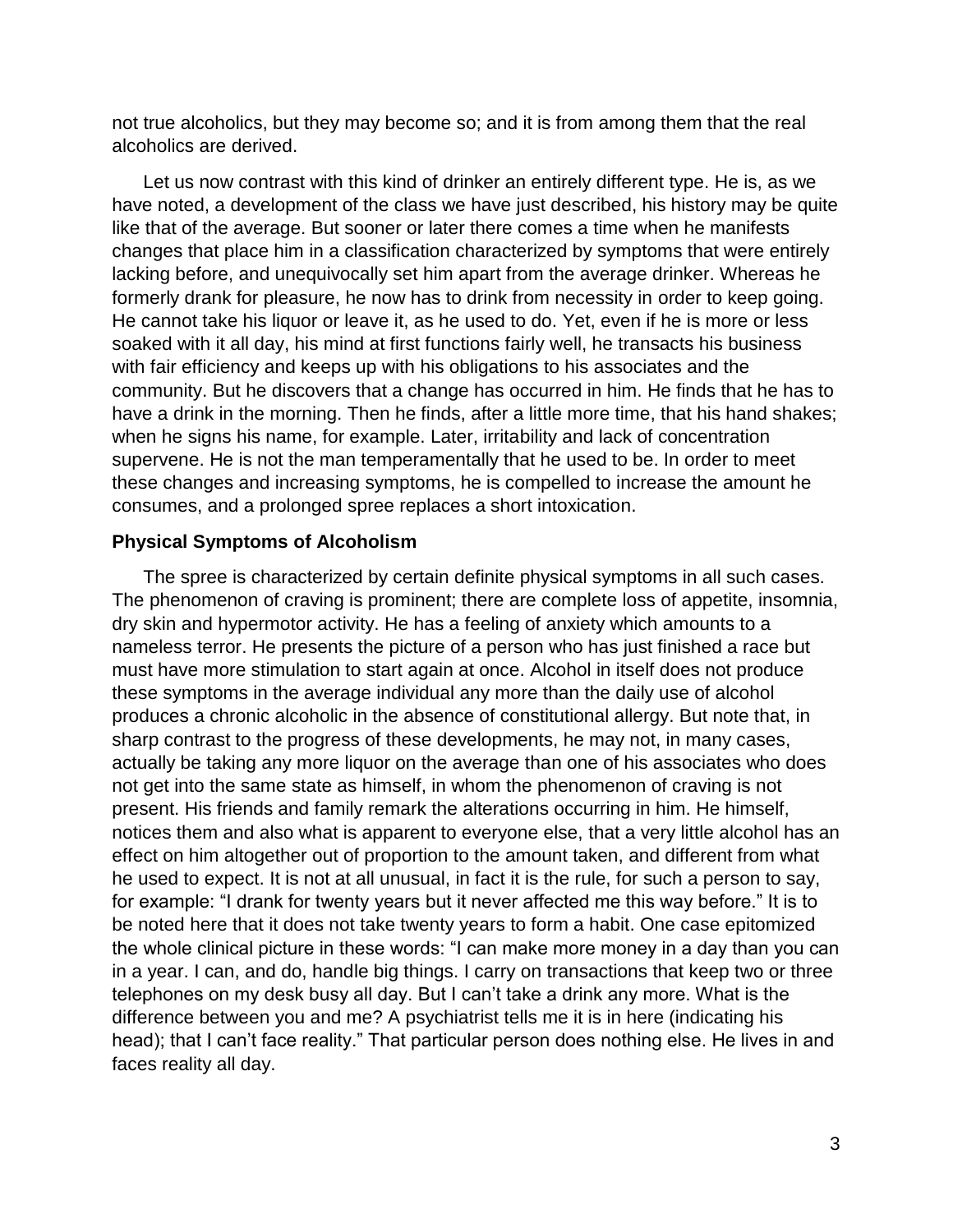These changes mark the early stages of true alcoholism, and the beginning of a chain of symptoms that show a remarkable constancy. They occur in comparatively rapid sequence during a period of from four to six months in the course of what had been ordinary drinking habits for perhaps many years previously. At this point, even during periods of partial or complete sobriety, he develops a state of anxiety amounting to a vague fear, then depression and lack of concentration, with gradually growing indifference or complete apathy toward his former interests. Unreliability, changes in personality, loss of appetite, insomnia and tachycardia follow. He is under such tension in the effort to control himself that he has to have a drink in order to hold himself together. At the same time, and we have observed few exceptions to this, these individuals will tell you that they not only have no liking for liquor but dread to take it; and, to anyone who has watched such a person, it is obvious that this is true. But he believes he must have it, even though he realizes that, in his particular case, a single drink will plunge him into such a condition that a prolonged spree will be the inevitable result. After the first drink, and only then, does he experience the physical phenomenon of craving.

 I can not emphasize too strongly the point that this man does not go on a spree from pure deviltry or desire. He often has important engagements or appointments or decisions to make the following day, to which he has given serious consideration. The situation cannot be duplicated in what we may call the "normal" or nonalcoholic drinker, who is accustomed to his few drinks a day, year in and year out, and never goes on a spree.

 When a man gets into this state, it is a remarkable and noteworthy fact that he needs only a comparatively small amount to keep him more or less interested in affairs. All he wants, and must have, is a drink every so often. It is as if these small pushes were enough, in contrast to the ordinary "drunk" who finishes the bottle at one sitting, becomes intoxicated and goes on his way again, apparently none the worse, after the drug has been eliminated. These small pushes that propel the true alcoholic through his day, are one phase of a vicious cycle, apparently, culminating in complete debauch, after which the cycle begins again.

## **Alcoholism a True Allergic State**

 The inevitable conclusion is that true alcoholism is an allergic state, the result of gradually increasing sensitization by alcohol over a more or less extended period of time. The constancy of the symptoms and progress is too fixed to permit any other explanation. Some are allergic from birth, but the condition usually develops later in life. The development and course of these cases are quite comparable with the history of hay fever patients in many respects. One may enjoy absolute freedom for many years from any susceptibility to pollen. Year after year, however, there gradually develops a sensitivity to it in certain individuals, culminating at last in paroxysms of hay fever that persist indefinitely when the condition is fully established.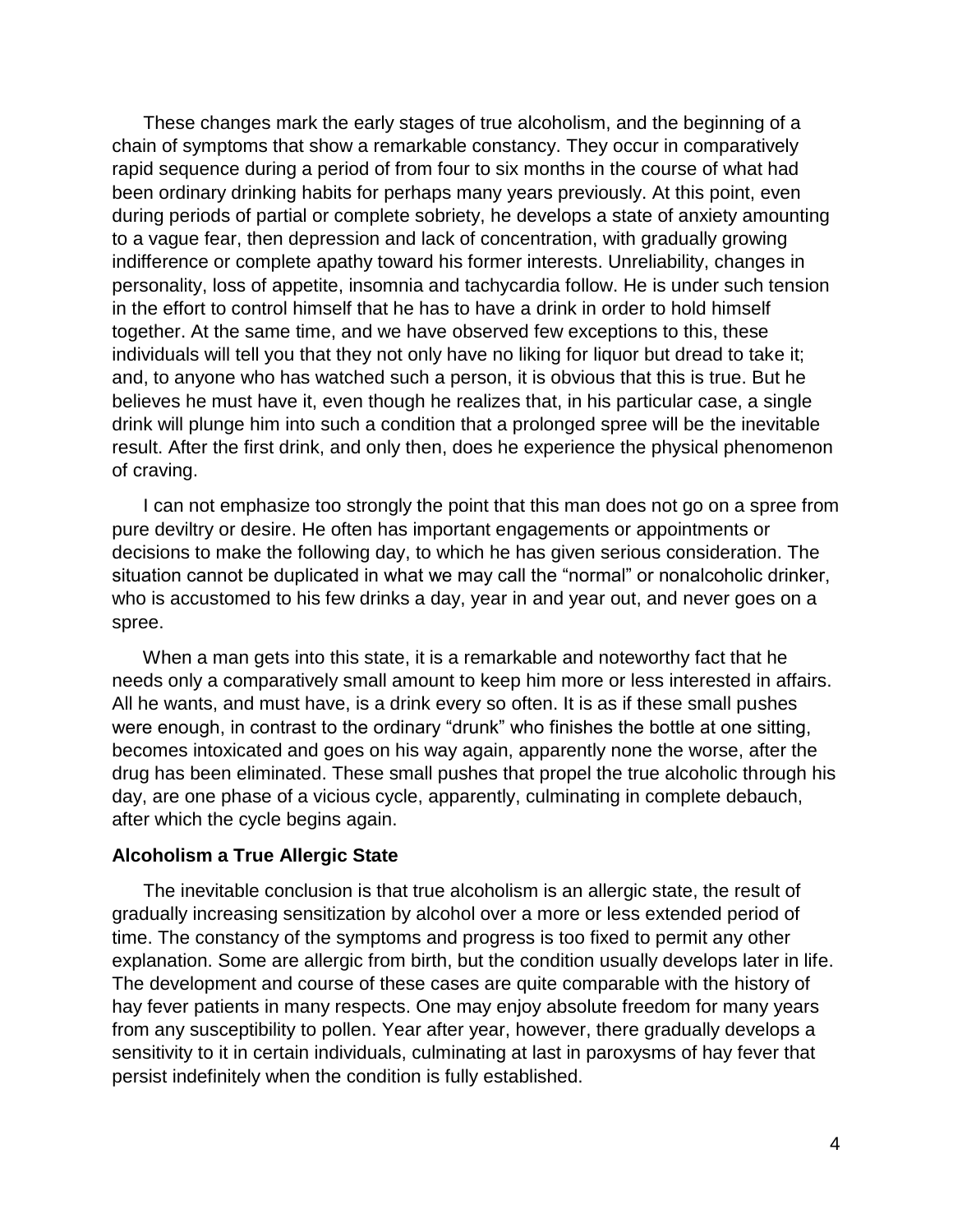It is noteworthy also, that such patients may be deprived of liquor altogether for a long period, a year or longer for example, and become apparently normal. They are still allergic, however, and a single drink will develop the full symptomatology again.

 There is another class of allergics who exhibit periodicity. At certain regular intervals, predictable in a given case almost to a day, varying from a few months to a year, these patients desire liquor. After a prolonged spree, they are apparently normal during the succeeding interval. These alternating cycles have a tendency to shorten the intervals between debauches, and these patients, also, deny any craving. Certainly it seems absurd to think that a man should have a craving only on certain fixed dates. Rather, we must take into consideration the fact that a manic depressive cycle is normal to all individuals. The ordinary person "down in the dumps" cheers up on a drink or several drinks, if that mode appeals to him, gets into a merry, or mellow, mood, takes a cold shower in the morning and is done with it. The manic-depressive type who is allergic, however, goes on a spree and must carry it, willy-nilly, to a finish that may require a week or more, until a complete nerve and mental demoralization brings it to a termination through sheer exhaustion and inability to stand anymore abuse for the time being. We also have the constitutional psychopaths who become allergic to alcohol, and are emotionally unstable and inadequate. The prognosis in these cases is most unfavorable.

## **Physical and Psychological Treatment**

 The physical treatment of these patients has heretofore been unsatisfactory. But if we recognize the condition as a species of anaphylaxis occurring in persons constitutionally susceptible to sensitization by alcohol, the problem resolves itself into two factors. First, the revitalizing and normalizing of cells, and second, the energizing of the normalized cells into producing their own defensive mechanism. As long ago as 1916, Professor Bechhold of Leipzig University, in his textbook on Colloids in Biology and Medicine, said: "Some day, chronic alcoholism may possibly receive a physicochemical explanation from the change in the condition of the body colloids." On the mental side, from our point of view, the situation is a practical one and must be met through the medium of intelligence and not emotion. Nothing is to be gained by substituting one emotion for another. The patient cannot use alcohol at all for physiological reasons. He must understand and accept the situation as a law of nature operating inexorably. Once he has fully and intelligently grasped the facts of the matter he will shape his policy accordingly.

 It is true, of course, that psychologically much assistance can be given. Wrong methods of thinking can be corrected. Extroversion rather than introversion can be encouraged; but fundamentally this individual must stand on his own platform, come what will - social and financial troubles, heredity, etc., notwithstanding.

 In a subsequent paper, we shall discuss special therapeusis applicable to the treatment of the allergic type of case, describe some of the outstanding results that we